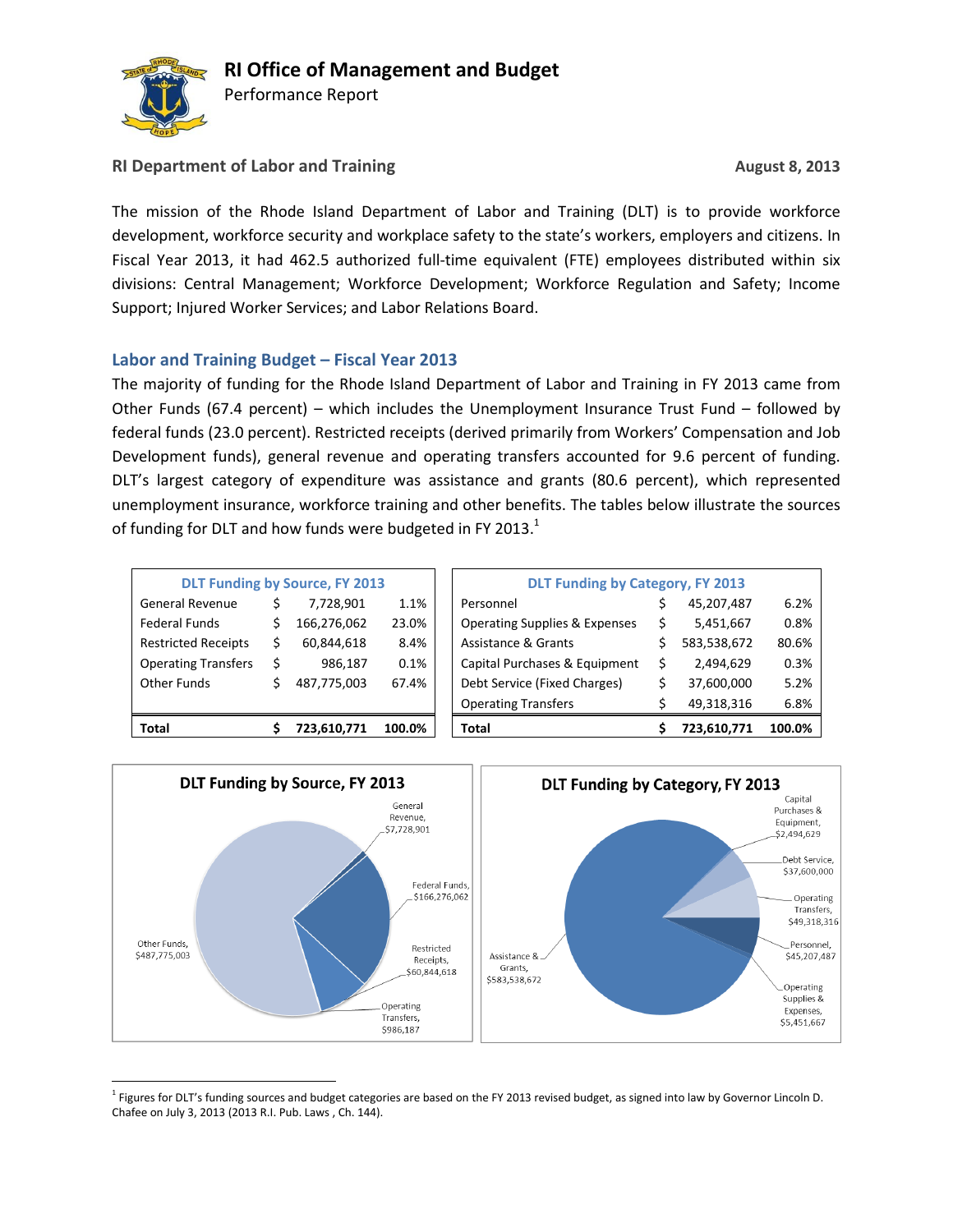### **Unemployment Insurance Trust Fund**

DLT's Debt Service category includes state payments to the federal government for funds borrowed for the Unemployment Insurance (UI) Trust Fund. Like 30 other states, Rhode Island paid more to unemployed residents than it collected from payroll taxes in the recent recession, with Rhode Island borrowing a total of \$721.5 million from March 2009 through June 2013. The state has repaid \$566.6 million through June 2013, financed partly through a temporary increase in employers' Federal Unemployment Tax (FUTA). At the end of June, the state's UI loan balance was \$155.0 million.

In FY 2012, Governor Lincoln D. Chafee proposed and the General Assembly enacted reforms to the UI Trust Fund to bring RI benefits more in line with those of neighboring states and to require higher contributions, particularly among businesses whose employees access the UI fund more frequently (e.g., seasonal work). These reforms will allow the state to repay federal loans in 2015 instead of 2016 – avoiding \$45.0 million in temporary FUTA payments. The reforms will lead to a surplus of more than \$500.0 million in the UI Trust Fund by 2020; if the state had not enacted reforms, the Trust Fund surplus would have been \$45.0 million in 2020 – below levels recommended by the federal government.<sup>2</sup>

In calendar year 2011, the state added a temporary Interest Assessment (IA), enabling it to pay required interest on its federal UI loans. Governor Chafee's FY 2014 budget would have reduced the state's IA from 0.3 percent to 0.25 percent in calendar year 2014 – potentially saving employers \$3.0 million. Instead, the budget approved by the General Assembly maintained the current IA at 0.3 percent but eliminated it entirely in 2015, starting in the quarter after RI's federal UI loans are fully repaid.

### UI CLAIM PROCESSING

RI Department of Labor and Training's (DLT) Unemployment Insurance (UI) programs provide benefits to eligible workers who become unemployed through no fault of their own, and meet certain other eligibility requirements. DLT's objective is to provide timely service while making accurate determinations.



Figure A: Percent of Initial UI Claims Paid within 35 Days

### **Key Points:**

 $\overline{\phantom{a}}$ 

DLT seeks to pay initial UI claims within 35 days. DLT improved its performance and attained that target in January 2013. A subsequent increase in new applications in January caused DLT's performance to decline in February (see Performance Review).

<sup>&</sup>lt;sup>2</sup> Detailed information about the 2012 UI reforms is available at[: http://www.dlt.ri.gov/ui/taxchangesFAQ.htm](http://www.dlt.ri.gov/ui/taxchangesFAQ.htm)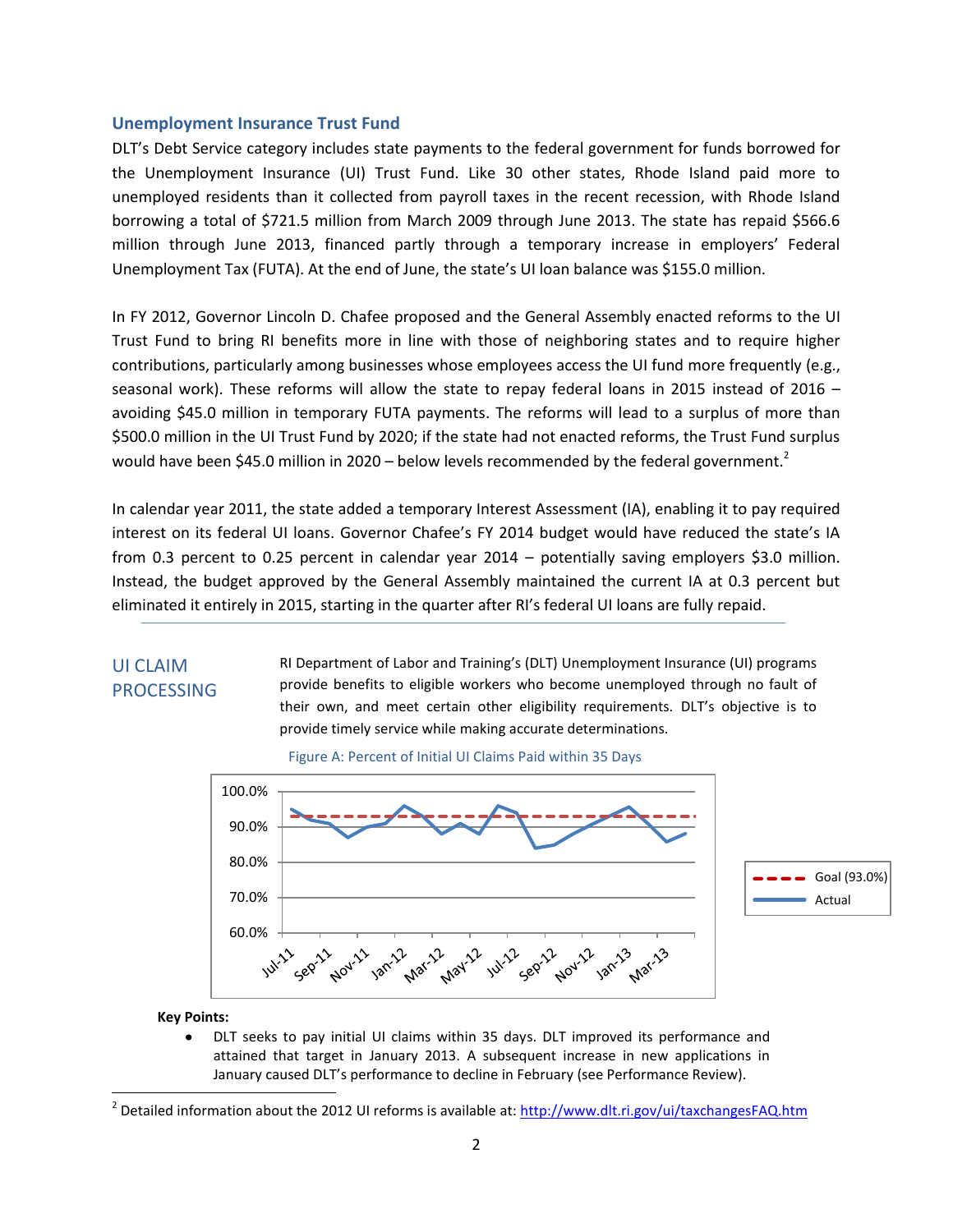# UI NON-**MONETARY** DETERMINATION **ACCURACY**

DLT's objective is to provide timely service while making accurate determinations. Non-monetary eligibility determinations include the reason for the claimant's separation from his/her last employment, a claimant's availability to work, student status, etc.

Figure B: Percent of Reviewed UI Claims with Accurate Non-Monetary Determinations



**Key Points:**

- As required by the US Department of Labor, RI DLT regularly conducts accuracy reviews  $\bullet$ on a sample of UI cases. When a case's eligibility is found to have been determined incorrectly, the Central Adjudication Unit is notified and the issue is addressed. Periodic trainings are conducted to ensure staff are aware of the most current eligibility criteria.
- $\bullet$ This measure is tracked quarterly by state fiscal year (July  $1 -$  June 30).

# UI INITIAL BENEFIT PAYMENT **ACCURACY**

over the previous 15 months. DLT's goal is to provide timely service while making accurate determinations.

An individual's UI Benefit Rate is calculated based upon the income he/she earned

#### Figure C: Percent of Initial UI Claims Paid Accurately



**Key Points:**

This quarterly measure determines the percentage of initial UI claims paid accurately.  $\bullet$ DLT has exceeded its target of 96.0 percent accuracy for five quarters since January  $-$ March of 2012.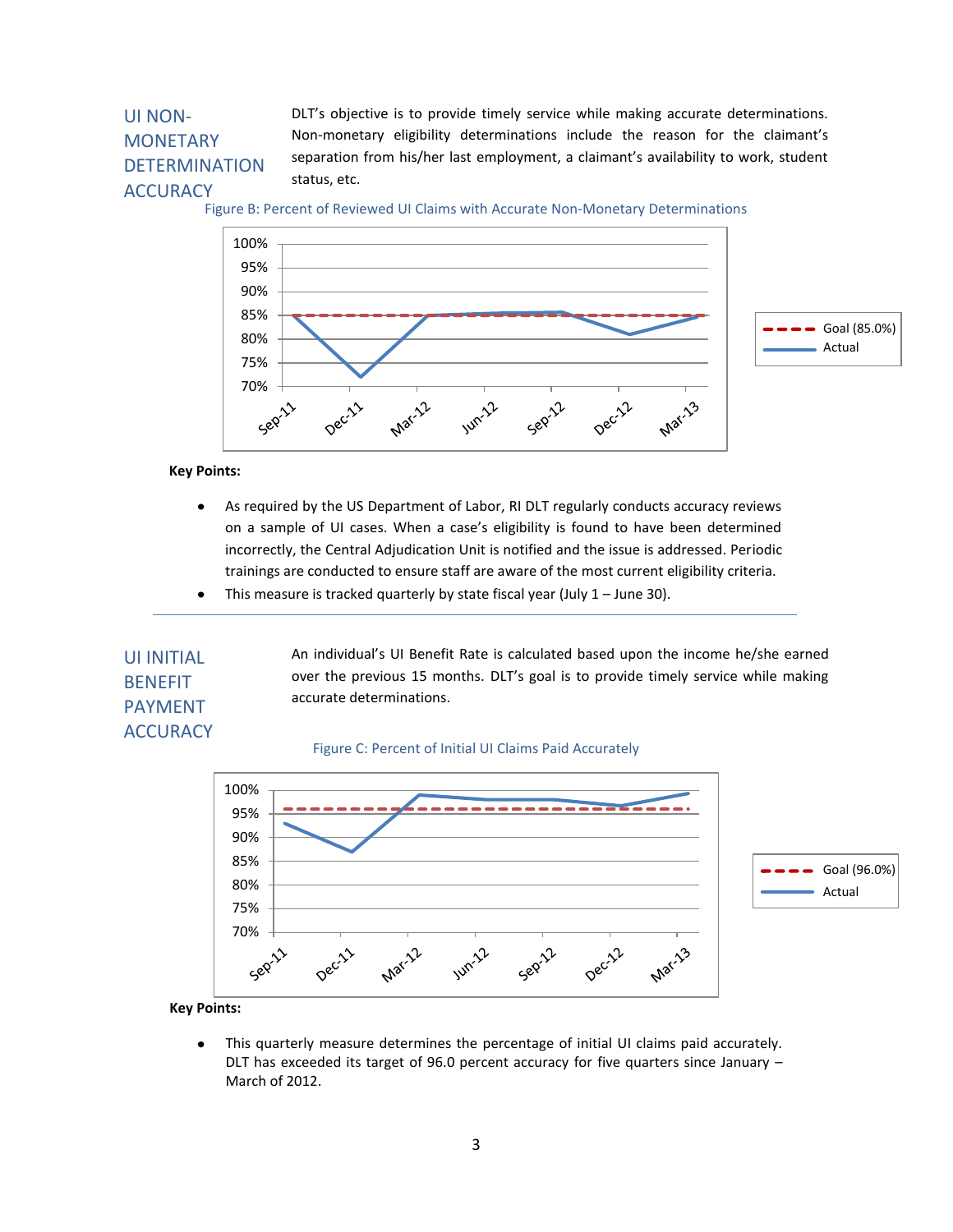# TDI CLAIM PROCESSING

Temporary Disability Insurance (TDI) provides benefit payments to insured Rhode Island workers for unemployment caused by temporary disability or injury. RI's TDI Program, enacted in 1942, was the first of its kind in the US. Only four other states; New York, New Jersey, California and Hawaii, have a TDI program.

Figure D: Percent of TDI Claims Processed within 21 Days



#### **Key Points:**

- DLT tracks the percentage of TDI claims (allowed or denied benefits) that are processed  $\bullet$ within 21 days of being entered into claims system. DLT seeks to process 79.0 percent of claims within the target timeframe.
- In 2012, the average claim duration was 11.8 weeks, with 30,546 individuals filing at  $\bullet$ least one eligible claim.
- In July 2012, DLT adjusted goal from 79.0 to 77.0 percent because of staff reductions.  $\bullet$

WIA EMPLOYMENT RATE

The Workforce Investment Act (WIA) Adult and Dislocated Worker Program is designed to provide quality employment and training services to assist eligible individuals in finding and qualifying for meaningful employment, and to help employers find the skilled workers they need to compete and succeed in business.

#### Figure E: Percent of Individuals Employed in First Quarter after Exiting Program



#### **Key Points:**

- As of December 2012, 75.7 percent of WIA program participants were employed within  $\bullet$ three months of exiting the program.
- Targets are established between DLT and the U.S. Department of Labor (USDOL).  $\bullet$ Because DLT had exceeded the previous target, the target was increased from 61.0 percent to 72.7 percent in September 2012. This measure is tracked quarterly.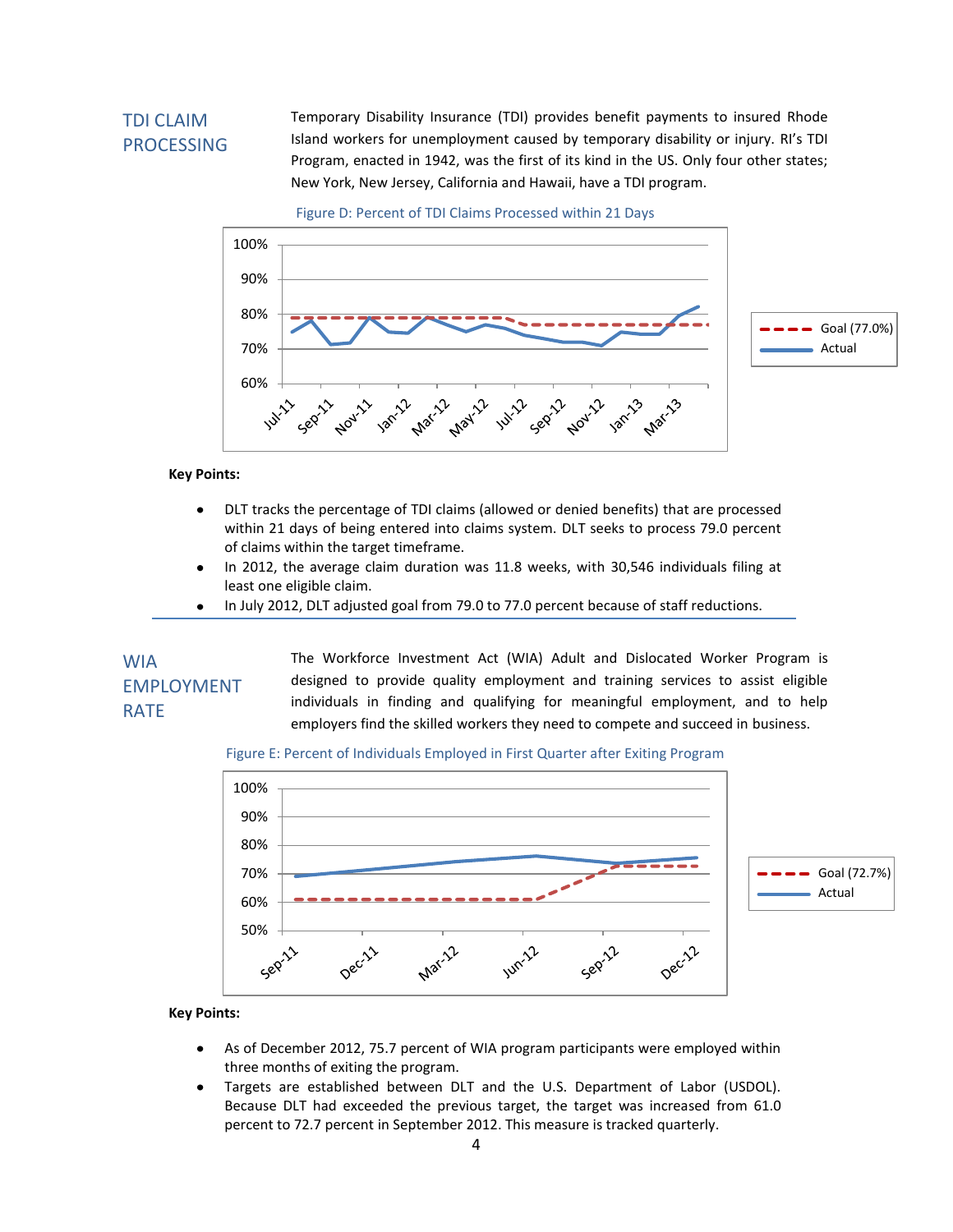# WIA EMPLOYMENT **RETENTION**

The Workforce Investment Act's (WIA) objective is to increase employment and employment retention for its participants and provide employers with a skilled workforce and qualified job applicants.

### Figure F: Percent of Participants Remaining Employed in Both Second and Third Quarter



#### **Key Points:**

- As of December 2012, 89.3 percent of employed WIA program participants retained  $\bullet$ employment in the second and third quarters after exiting the program.
- Targets are established between DLT and USDOL. Because DLT had exceeded the previous target, the target was increased from 84.1 percent to 87.7 percent in September 2012. This measure is tracked quarterly.

## WIA EMPLOYMENT & CREDENTIALS

The figures below represent the percentage of the individuals that are employed in the first quarter and received a credential/certificate by the end of the third quarter after exiting the WIA Adult/Dislocated Worker Employment program.

### Figure G: Percent of Individuals Receiving Credential/Certificate by End of Third Quarter



### **Key Points:**

- $\bullet$ As of December 2012, 67.0 percent of employed WIA program participants earned a credential or certificate by the end of the third quarter after exiting the program.
- Targets are established between DLT and USDOL. Because DLT had exceeded the  $\bullet$ previous target, the target was increased from 56.0 percent to 64.5 percent in September 2012. This measure is tracked quarterly.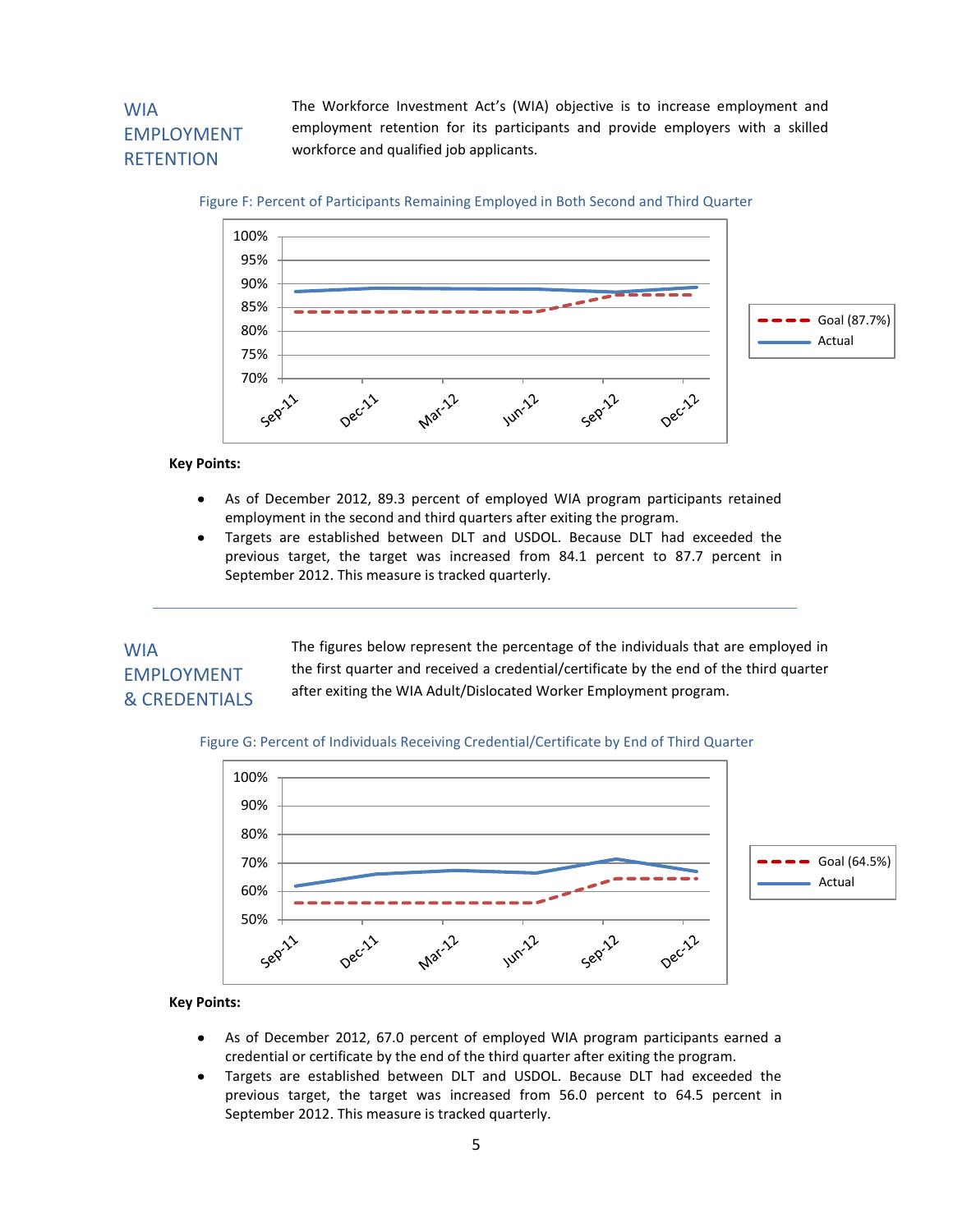# **TRADE LICENSES**

Workforce Regulation and Safety's Professional Regulation Unit oversees the licensure, testing, registration, and discipline of more than 30,000 individuals in 67 trade occupations. This office also oversees the administrative and regulatory functions of 7 licensing boards whose 56 members represent various professions.



Figure H: Number of Trade Licenses Issued

#### **Key Points:**

The Professional Regulation Unit administers examinations to electricians, hoisting  $\bullet$ engineers, pipefitters, refrigeration technicians, fire protection sprinkler fitters, sheet metal workers, plumbers, telecommunication system contractors, and installers.

## **WAGES** ASSESSED

The Labor Standards Unit is charged with administering and enforcing the laws that affect the workforce within the state. This Unit investigates wage complaints throughout Rhode Island involving child labor, overtime, Sunday/holiday premium pay, minimum wage, and parental and family medical leave.





### **Key Points:**

The Labor Standards Unit assessed a total underpayment of \$768,243 in FY 2011 and  $\bullet$ \$281,124 in FY 2012. In the first nine months of FY 2013 (July 2012 – March 2013), DLT assessed \$189,435, representing a decline of 12.9 percent from \$217,501 assessed in the first nine months of FY 2012.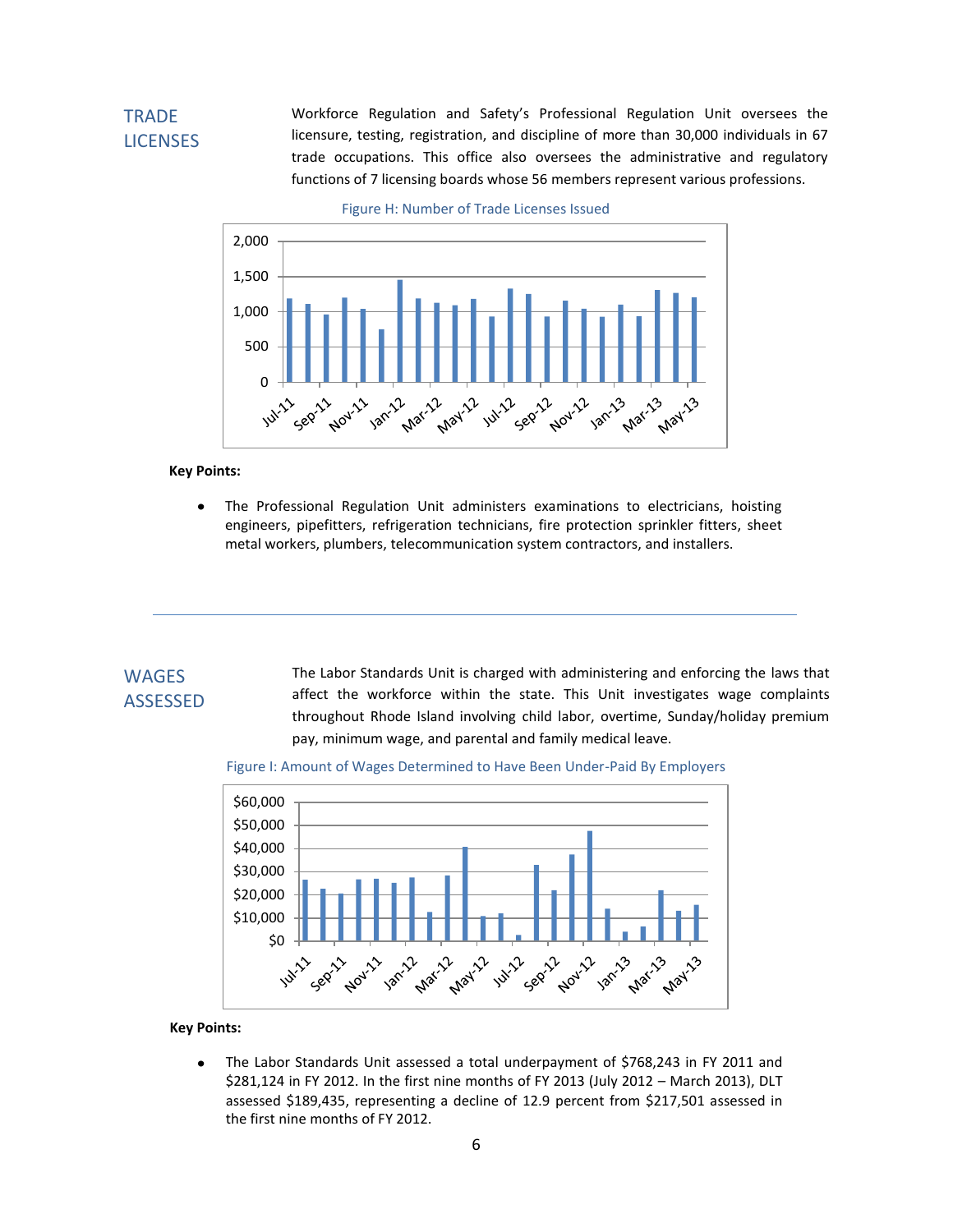# ELEVATOR CERTIFICATES OF **OPERATION**

The Elevator Safety Section insures that all elevators, escalators, dumbwaiters, moving walks, wheelchair lifts, material lifts, conveyors and all other related devices are inspected on an annual basis. When these devices are found to be in a proper and safe working condition, the unit issues a certificate of operation.

Figure J: Number of Elevator Certificates of Operation Issued



### **Key Points:**

- The Elevator Section issued 3,280 inspection certificates in the first eleven months of FY  $\bullet$ 2013 (July 2012 – May 2013) – more than the 2,488 certificates issued in all of FY 2012.
- In FY 2012, DLT experienced a reduction in inspections due to the extended absence of  $\bullet$ the Chief Elevator Inspector. DLT later received approval to hire temporary inspectors, after which the unit experienced an increase in the number of certificates issued.

# BOILER **INSPECTIONS**

The Boiler Safety Section certifies that all high- and low-pressure boilers and unfired pressure vessels, storage tanks, expansion tanks, steam kettles and de-aerators are functioning in a safe manner.



#### Figure K: Number of Boilers Inspected

### **Key Points:**

- $\bullet$ Most units within commercial establishments and public buildings of assembly must be inspected annually, and a certificate of operation is issued by this unit when devices are in full compliance.
- Starting in 2011, DLT no longer required inspections of more than 3,400 low-pressure water heaters in over 3,000 businesses – leading to fewer inspections since that time.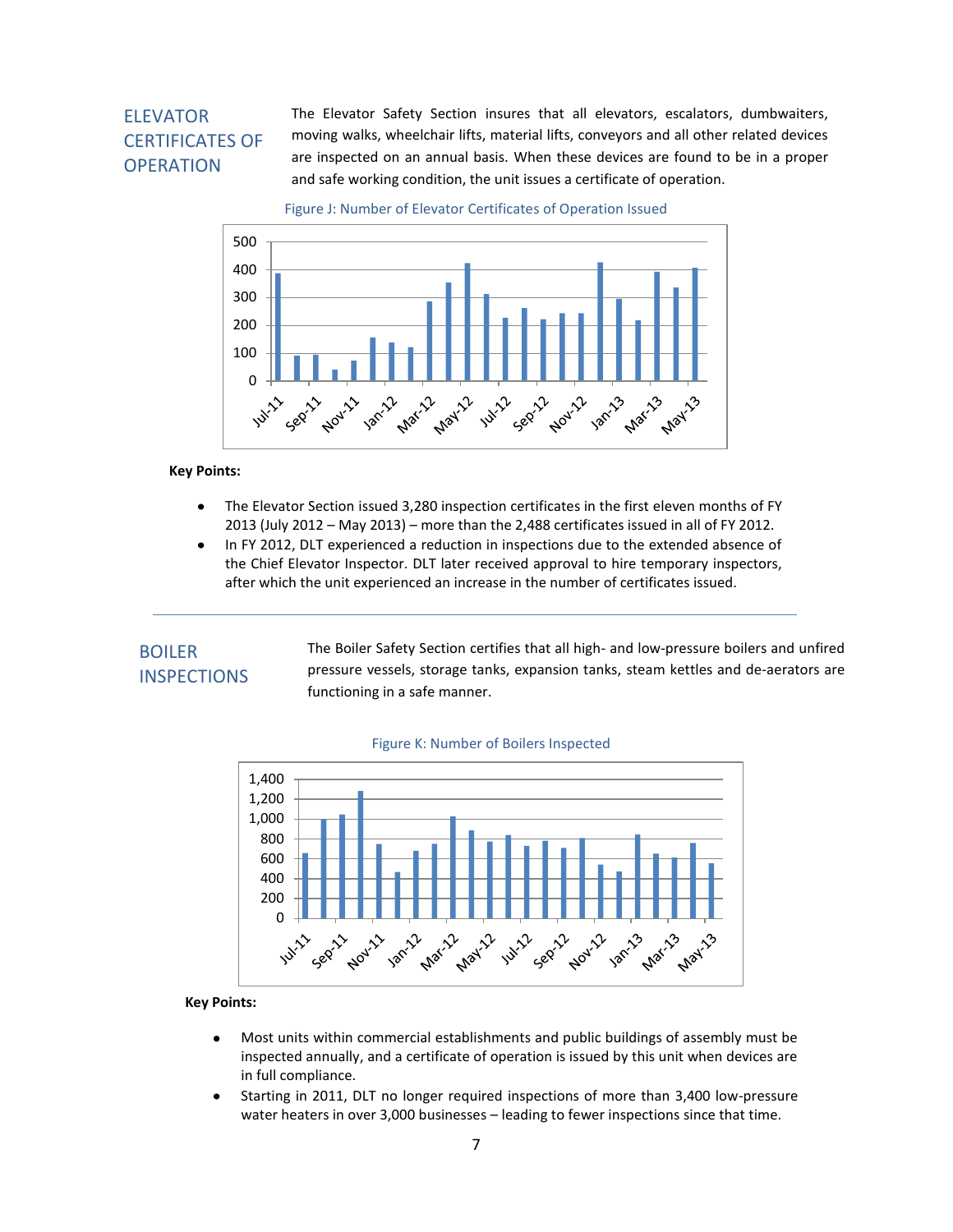# **PERFORMANCE REVIEW**

## **Unemployment Insurance**

At the start of 2013, Rhode Islanders contacting DLT's Unemployment Insurance (UI) Division call center experienced lengthy wait times. These wait times were the cumulative result of several factors:

- The state's seasonally adjusted unemployment rate for January 2013 was 9.8 percent, resulting in an estimated 54,900 residents actively seeking employment;
- Each year, DLT reviews existing UI benefits to ensure accuracy of future payments;
- DLT received new inquiries and filings after Congress renewed Extended Unemployment  $\bullet$ Compensation (EUC) benefits, which had been scheduled to expire on December 31, 2012; and
- Layoffs of 51.0 full-time equivalent (FTE) positions in the UI Division in July 2012, which had been funded through the time-limited federal stimulus program. (The UI Division rehired 22.0 FTE positions by September 2012 to address a growing backlog.)

By February 2013, UI Division faced more than 4,000 pending Internet claims and 5,000 help e-mails, as illustrated in Figure L below. Also, as seen in Figure M, the average call wait time for the UI call center climbed to more than 50 minutes, with high call volumes resulting in busy signals and preventing some callers from entering the call queue. $3$ 



**Figure L: Unemployment Claims and Backlog**

 $3$  DLT's average call wait times represent the length of time a caller waits between accessing the UI call center system and being connected to a UI agent. DLT is unable to track the number of callers who receive busy signals or the amount of time it takes to reach the call center queue successfully.